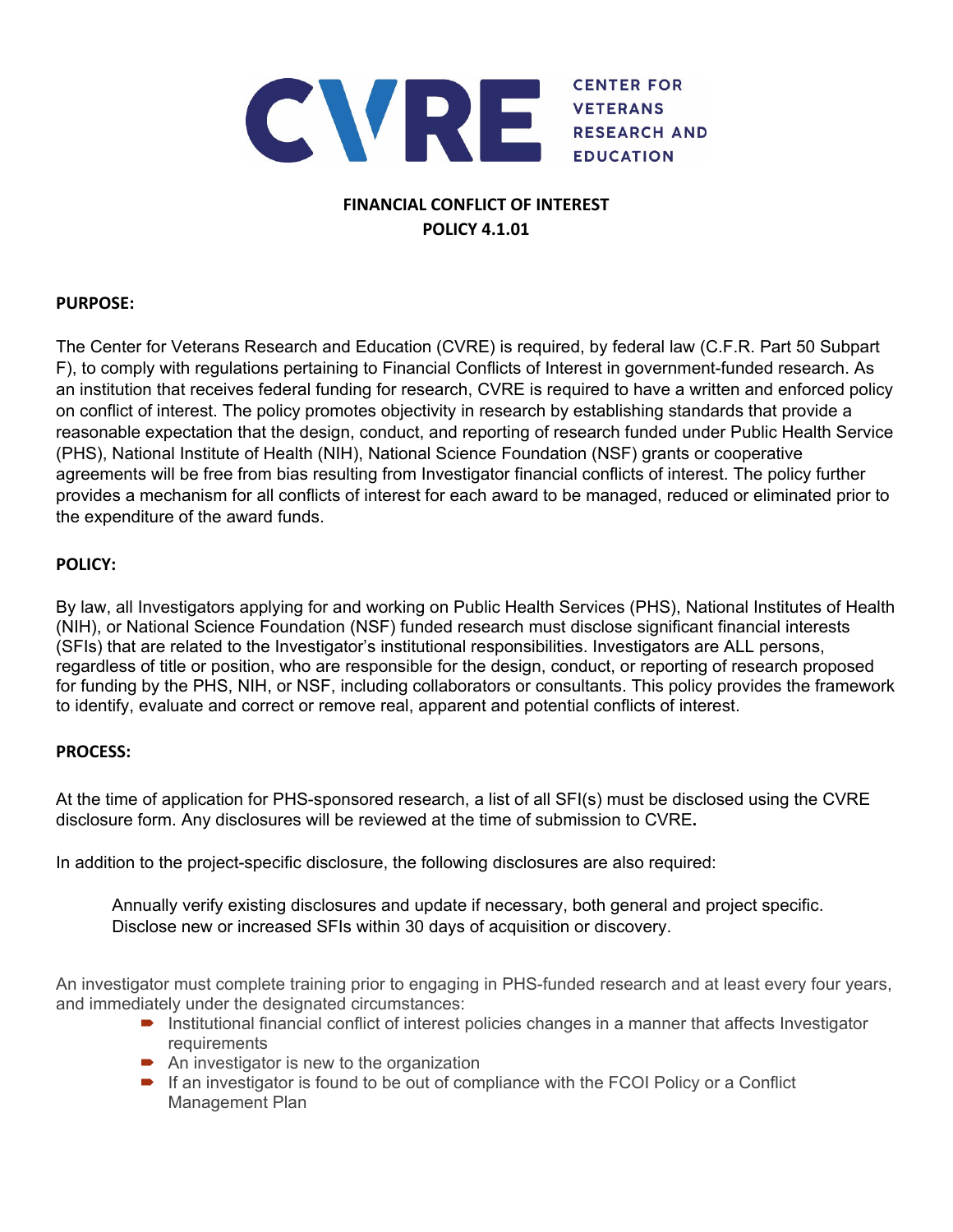# **EXCEPTIONS:**

None

## **APPLIES TO:**

All investigators applying for and working on PHS-related research held by CVRE.

### **DEFINITIONS:**

*Disclosure of significant financial interests* – an Investigator's disclosure of significant financial interests to an Institution. *Financial conflict of interest (FCOI)* – a significant financial interest that could directly and significantly affect the design, conduct, or reporting of PHS-funded research.

*FCOI report –* an Institution's report of a financial conflict of interest to a PHS Awarding Component.

*Financial interest* – anything of monetary value, whether or not the value is readily ascertainable.

*HHS* – the United States Department of Health and Human Services, and any components of the Department to which the authority involved may be delegated.

*Investigator* – the project director or principal Investigator and any other person, regardless of title or position, who is responsible for the design, conduct, or reporting of research funded by the PHS, or proposed for such funding, which may include, for example, collaborators or consultants.

*Manage* – acting to address a financial conflict of interest, which can include reducing or eliminating the financial conflict of interest, to ensure, to the extent possible, that the design, conduct, and reporting of research will be free from bias.

*PD/PI* – a project director or principal Investigator of a PHS-funded research project.

*PHS* – the Public Health Service of the U.S. Department of Health and Human Services, and any components of the PHS to which the authority involved may be delegated, including the National Institutes of Health (NIH).

*Research* – a systematic investigation, study or experiment designed to develop or contribute to generalizable knowledge relating broadly to public health, including behavioral and social-sciences research. The term encompasses basic and applied research (e.g., a published article, book or book chapter) and product development (e.g., a diagnostic test or drug). As used in this policy, the term includes any such activity for which research funding is available from a PHS Awarding Component through a grant or cooperative agreement, whether authorized under the PHS Act or other statutory authority, such as a research grant, career development award, center grant, individual fellowship award, infrastructure award, institutional training grant, program project, or research resources award.

*Senior/key personnel* – the PD/PI and any other person identified as senior/key personnel by The Center for Veterans Research and Education in the grant application, progress report, or any other report submitted to the PHS by CVRE.

### *Significant financial interest* –

(1) A financial interest consisting of one or more of the following interests of the Investigator (and those of the Investigator's spouse and dependent children) that reasonably appears to be related to the Investigator's institutional responsibilities:

(i) With regard to any publicly traded entity, a *significant financial interest* exists if the value of any remuneration received from the entity in the twelve months preceding the disclosure and the value of any equity interest in the entity as of the date of disclosure, when aggregated, exceeds \$5,000. For purposes of this definition, remuneration includes salary and any payment for services not otherwise identified as salary